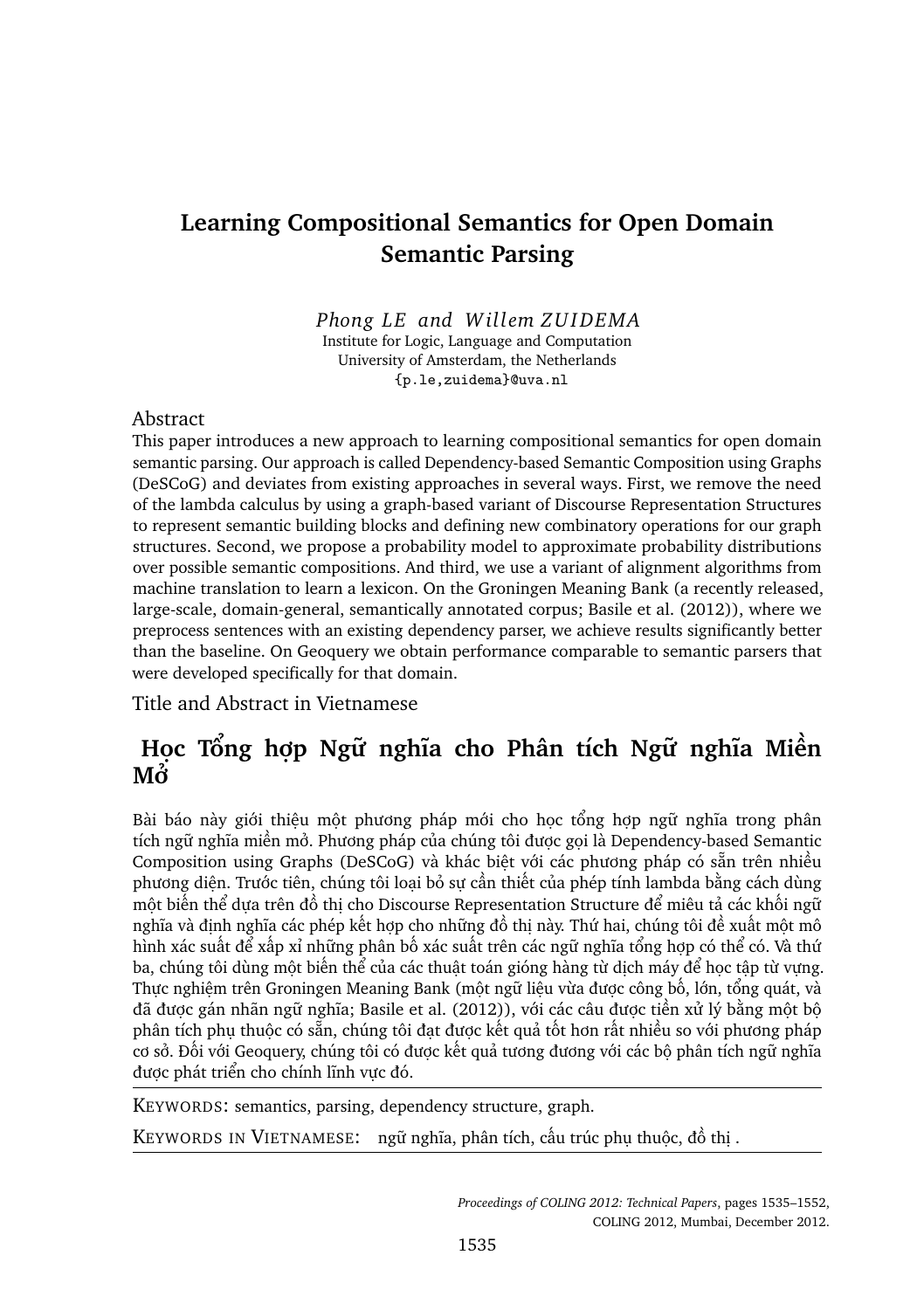# **1 Introduction**

Semantic parsing is the task of translating natural language sentences to formal meaning representations. The dominant approach for solving this task has been, since Montague (1970), to handcraft a semantic lexicon, using a logic to represent meanings and the lambda calculus to regulate meaning combination. Semantic parsing has until recently thus remained relatively immune to the wave of corpus-based, probabilistic approaches that have revolutionized neighboring fields, such as syntactic parsing (Petrov, 2009; Clark and Curran, 2007; Sangati and Zuidema, 2011), speech recognition (Rabiner, 1989) and machine translation (Koehn et al., 2007; Mylonakis and Sima'an, 2011).

However, an increasingly popular line of work has emerged in the last few years on using probabilistic and corpus-based methods for semantics as well. Much of this work makes use of the semantically annotated Geoquery corpus, that provides representations of queries to a geographic information system in both a natural language and a meaning representation (MR) language. For instance, the query *Which states border Arizona?* is manually translated into answer(A,(state(A),const(B,stateid(arizona)),next\_to(A,B))). Although the corpus is small and the domain restricted, some interesting results have been obtained in trying to learn the mapping from natural to formal language. For instance, Zettlemoyer and Collins (2005); Kwiatkowski et al. (2010, 2011) approached the problem with structural learning, Wong (2007) with machine translation, Kate and Mooney (2006) with a kernel method, and so on. Their approaches are supervised in the sense that a set of (sentence, MR) pairs is needed for training. Other work has also addressed learning with less supervision: Clarke et al. (2010); Liang et al. (2011) use the "world's response" (the answer to the query), while Goldwasser et al. (2011) even need no supervision at all.

These studies (and related ones using the CLang domain (Chen et al., 2003), where the input comes from natural language instruction) have started filling a glaring gap in statistical natural language processing. However, surveying this literature, we find some major difficulties in applying these techniques to real NLP applications in less restricted domains. First, many of the used MR languages lack expressiveness. For example, FUNQL, used in the Geoquery domain, and CLang are not designed to express tense (i.e., they make no distinction between *is*, *will be* and *has been*) or to handle possibility (e.g. *can*) nor necessity (e.g. *must*). Moreover, scalability is a big problem because of the explosion of the number of concepts as well as the number of syntactic structures in open-domain texts. For instance, in Geoquery, learning in many of the current approaches succeeds because a small number of constructions like *What is the...*, *How many states have...* and *A borders B* dominate the corpus.

Hence, the challenge of developing corpus-based, probabilistic techniques for *open-domain* semantic parsing remains unsolved. Approaches to this challenge face two major obstacles. First, sentences in open-domain texts are more complicated than those in domain-dependent texts, i.e. they are longer and contain more linguistic phenomena as well as syntactic structures. Second, large, standardized semantic corpora are not available (Bos, 2011). Wide coverage semantic parsers therefore continue to rely on hand-written rules (Bos, 2008; Allen et al., 2008), or try to use unsupervised techniques (Poon and Domingos, 2009). Alshawi et al. (2011) is based on so-called "natural logical forms" (derived directly from dependency structures) with limited applicability.

In this paper, we present an ambitious attempt to bridge the gap between hand-built approaches for open-domain semantic parsing and learning methods for domain-dependent semantic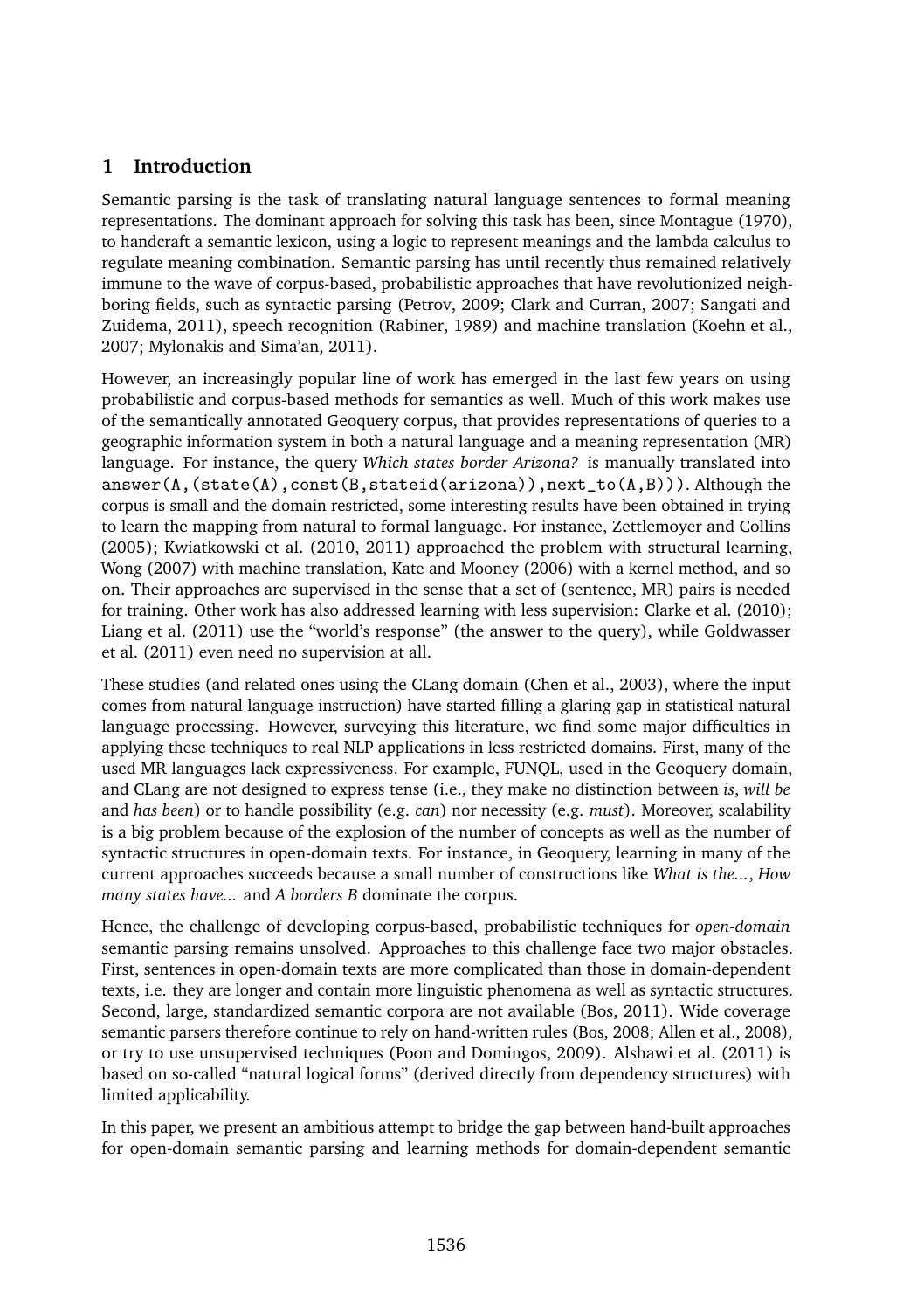parsing. Crucial to the success of our approach, named DeSCoG (Dependency-based Semantic Composition using Graphs), is that we make maximum use of the information provided by the syntactic structure of a sentence, and that we abandon the lambda calculus in favor of a more flexible graph-based representation. The syntactic structure comes in because we use a state-of-the-art syntactic dependency parser to drive semantic composition. There are several reasons to do that. First, dependency structures encode predicate-argument relations which are strongly related to semantics (Covington, 2001). Second, the total complexity is reduced significantly compared with parsing syntax and semantic simultaneously (Poon and Domingos, 2009). Finally, according to Ge (2010), prior knowledge of syntax is particularly helpful when sentences are long and complex.

We abandon the lambda calculus, like Liang et al. (2011), but unlike many approaches (Bos, 2008; Zettlemoyer and Collins, 2005; Kwiatkowski et al., 2010; Wong, 2007; Ge and Mooney, 2009; Baral et al., 2011). Although the lambda calculus is undeniably an elegant tool for semantic composition in a bottom-up manner, it makes the learning of a lexicon difficult. This is because of the notorious  $\lambda$ -inverse problem, which is to find *h* and *g* such that  $f = F(h, g)$ where *f* and *F* are given (Kwiatkowski et al., 2010). Zettlemoyer and Collins (2005, 2007) solved the *λ*-inverse problem via generating all candidates in predefined templates which correspond to categories. That solution, however, works only in domains containing sentences with simple syntactic structures such as Geoquery. To open-domain texts, because there are more than 300 frequent categories (in the WSJ corpus) (Bos, 2005), this method needs a huge effort to build a set of templates. Kwiatkowski et al. (2010) used restricted higher-order unification to carry out the *λ*-inverse. To adapt this method to open-domain semantic parsing, we need loosened restriction, which leads to higher complexity in learning a lexicon. Deviating from those approaches, DeSCoG represents semantics by graphs, which provide a way to flexibly break and combine components. At the same time, the formalism we use is very expressive: the graphs we obtain for complete sentences are equivalent to Discourse Representation Structure (DRS) introduced by Kamp (1981) and the formalism of choice in the hand-built Boxer system (Bos, 2008).

The paper is structured as follows. Section 2 gives a brief introduction to DRS and how to use graphs to replace the traditional box-like representations. Section 3 presents our semantic composition method, which is based on dependency structures and a probabilistic parsing model. We will describe the learning in Section 4, and finally, give experimental results on both the Groningen Meaning Bank (GMB) and Geoquery in Section 5.

# **2 Meaning Representation with Semantic Graphs**

## **2.1 Discourse Representation Structure**

Discourse Representation Theory (DRT), which was introduced by Kamp (1981), is a theoretical framework that can handle a wide range of linguistic phenomena such as tense and anaphora, within and across sentences. It uses Discourse Representation Structures (DRS) to represent a mental representation of the hearer as the discourse unfolds (Geurts and Beaver, 2011). The traditional representation for DRS is a box-like structure which contains two components: (i) *discourse referents* (e.g. *x*, *y*, *z*) representing entities in the discourse, and (ii) *discourse conditions* (e.g.  $\text{man}(x)$ ,  $\text{love}(y, x)$ ) representing the information about the discourse referents which is encoded in the discourse. For instance, Figure 1a shows a DRS representing the meaning of the discourse *Mary loves a man. He is John.*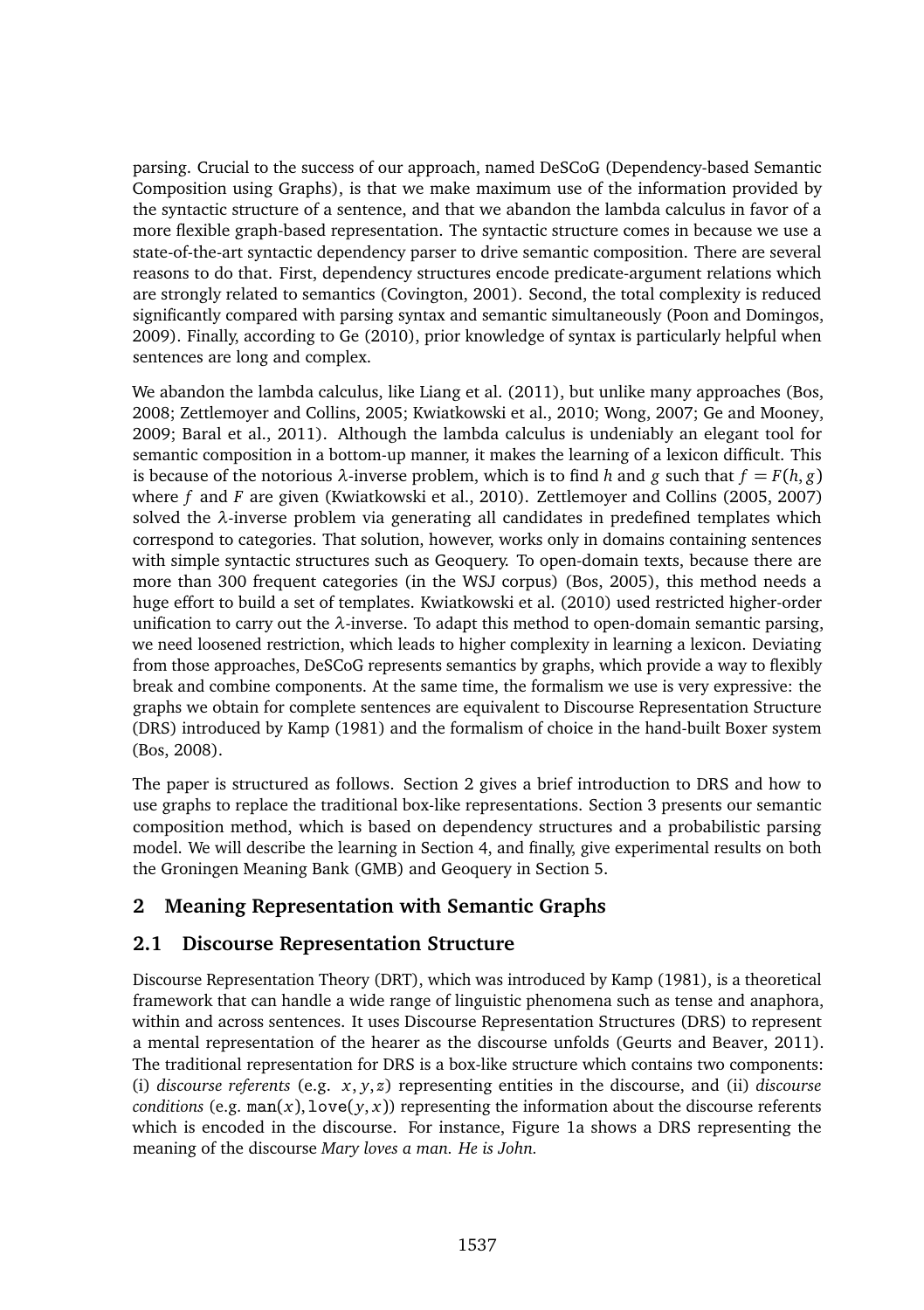

(a) A sample DRS. (b) DRS for the sentence *It is not clear .* in Figure 1b. Figure 1: Sample DRSs and semantic graph. Note that because our parser resolves presuppositions by local accommodation (see Section 5.1), the *α*-operator is treated as the *mer ge*-operator.

Because the pronoun *he* can only link back to the indefinite *a man*, *y* and *z* must represent the same entity. This is called *pronoun resolution*. In DRT, pronoun resolution has to satisfy the *accessibility constraint*, which says that "if *y* is the discourse referent introduced by a pronoun, and *x* is a previously introduced discourse referent, then we are only allowed to add the condition  $y = x$  if x is in the universe of a DRS that is *accessible* from the DRS whose universe contains y" (Blackburn and Bos, 2000). Here, a DRS  $B_1$  is immediately accessible from another DRS  $B_2$  if (i)  $B_1$  contains a condition of one of the forms:  $\neg B_2$ ,  $B_2 \lor B$ ,  $B_2 \Rightarrow B$ , for some DRS *B*; or (ii)  $B_1 \Rightarrow B_2$  is a condition in some DRS *B*.  $B_1$  is accessible from  $B_2$  if  $B_1$  is immediately accessible from  $B_2$  or there is some DRS  $B$  such that  $B_1$  is accessible from  $B$  which is immediately accessible from  $B_2$ .

Bos (2009) then developed Partial DRS which is a combination of the classic DRS, modal logic, type theory, and lambda calculus. It is used by Boxer (Bos, 2008), a state-of-the-art wide-coverage hand-built open-domain semantic parser.

### **2.2 Semantic Graph**

Although the box-like representation captures the DRS structure very well, it does not provide us with a way to freely break and combine components. Therefore, we represent a DRS via a *semantic graph*, which is simple and directed (see Figure 1c). There are four node types corresponding to basic elements of a DRS: referent (ellipse) (e.g. *x*1), predicate (rectangle) (e.g. *thing*(.)), wrapper/box (hexagon) (e.g. *w*1), and operator (rhombus) (e.g. ¬). A global wrapper node, named GLOBAL, corresponds to the outermost box of a DRS. An edge is a link

- from a referent node *x* to a predicate node *p* (i.e. *p* has an argument *x*), or
- from a predicate node *p* to a wrapper node *w* (i.e. *p* belongs to the DRS labelled *w*), or
- from a wrapper node *w* to an operator node *o* (i.e. the DRS labelled *w* is an argument of the operator *o*), or
- from a referent node *x* to an operator node *o* (i.e. referent *x* is an argument of the operator *o*).

Thanks to this representation, we can break or combine components simply by removing or adding links/nodes. From this point, we will call graphs which represent meanings of words/constituents, and need to be combined with other graphs, *partial graphs*<sup>1</sup> .

<sup>1</sup>A partial semantic graph should be seen as a *unsaturated formula* or a *schema*.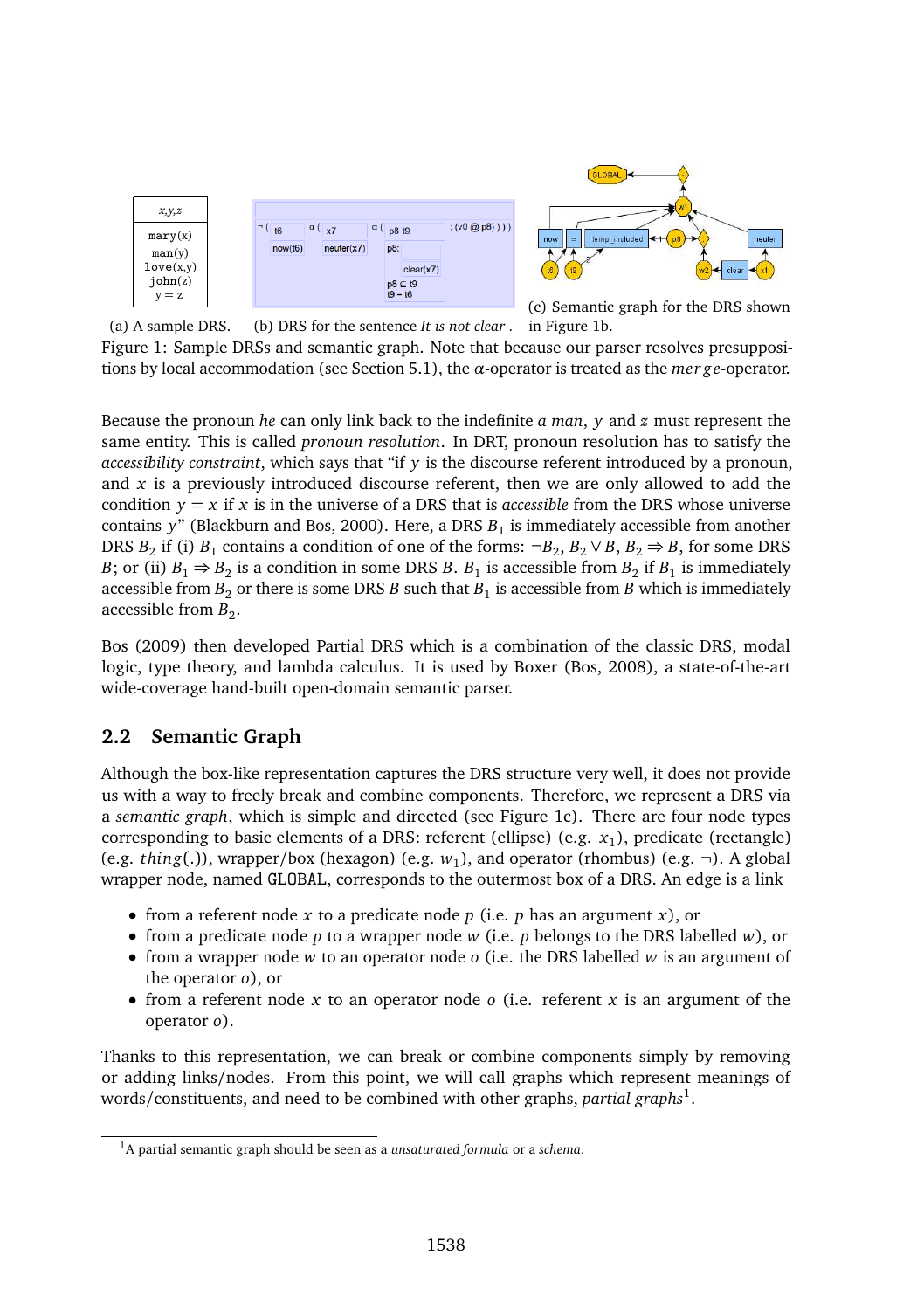## **3 Semantic Composition**

In this section we describe the components of the probabilistic, semantic parser that we will use in our model. This parser computes the best semantic graph (or DRS) for a natural language sentence, given a dependency parse of that sentence and a lexicon (which might be handcrafted, or learned, as explored in section 4).

## **3.1 Combinatory Operators**

By abandoning the lambda calculus, we also loose its method for meaning combination. To combine partial graphs anyway, we introduce two new combinatory operators. The first (dealing with argument identity) is *binding*<sup>2</sup> , which is to bind a referent node *x* with another referent node *v*, denoted by *x ⊲⊳ v*. The second (dealing with the box structure in DRS) is *wrapping*, which is to link a predicate/operator node *p* to a wrapper node *w*, denoted by  $p \odot w$ .

Now that the lambda calculus plays no role in our new semantic representation, *λ*-inverse is no longer a problem. Indeed, semantic graphs provide us with maximal freedom in breaking components. Therefore, learning a semantic lexicon becomes easier. However, because it is very flexible in combining partial semantic graphs, the search space explodes. As a consequence, parsing becomes more difficult. In order to efficiently search in such a large space, we need a mechanism to bias the search. We will, in the following, give details about two key ideas: (i) partial semantic graphs are combined following the guide of given dependency structures; and (ii) some combinations are more preferable than others thanks to a probability model.

## **3.2 Partial Graph Combination with Dependency Structures**

In the following, we describe how to combine partial graphs following a dependency structure, which is given by the C&C parser (Clark and Curran, 2007) (however, the model is general in the sense that it does not depend on which dependency grammar is used). Given a sentence  $S = s_1...s_n$ , a set of partial graphs  $\{G^i\}$ , and a dependency structure  $D = \{s_i \cap s_j\}$  where  $u \cap v$ means word  $u$  is a head of word  $v$ , the generative process to create a graph  $G$  consists of three steps:

- 1. for each word *s*<sup>*i*</sup> ∈ *S*, select a partial graph *G*<sup>*i*</sup> to represent its meaning;
- 2. for each  $s_i \cap s_j \in D$ , select a pair of referents  $(u, v)$  such that *u* in  $G^j$  and *v* in  $G^i$  to apply a binding operation to;
- 3. for each predicate/operator node *f* , select a wrapper node *w* to apply a wrapping operation to.

An example is given in the following. Given four partial graphs shown in Figure 2b, and a sentence with its dependency structure in Figure 2a, firstly, we assign a partial graph to each word: It :-  $G_c^1 = G_1$ , is :-  $G_c^2 = G_4$ , not :-  $G_c^3 = G_3$ , clear :-  $G_c^4 = G_2$ . Then, we bind  $x_1$  with  $x_2$ ,  $x_1$  with  $x_4$ ,  $x_2$  with  $x_4$ , and  $p_8$  with  $x_3$ . Finally, using the wrapper operation, we link neuter,  $temp\_included, =, now, : to w<sub>1</sub>, and clear to w<sub>2</sub>. The graph in Figure 1c is what we$ should achieve.

It is important to note that wrapping operations should not be carried out arbitrarily. For instance, the node clear (Figure 1c) must not be allowed to link to the wrapper node GLOBAL. To stipulate that, we introduce a *wrapping constraint*: for all dependencies  $s_i \cap s_j \in D$ , if a

<sup>2</sup> It works similarly to *unification*.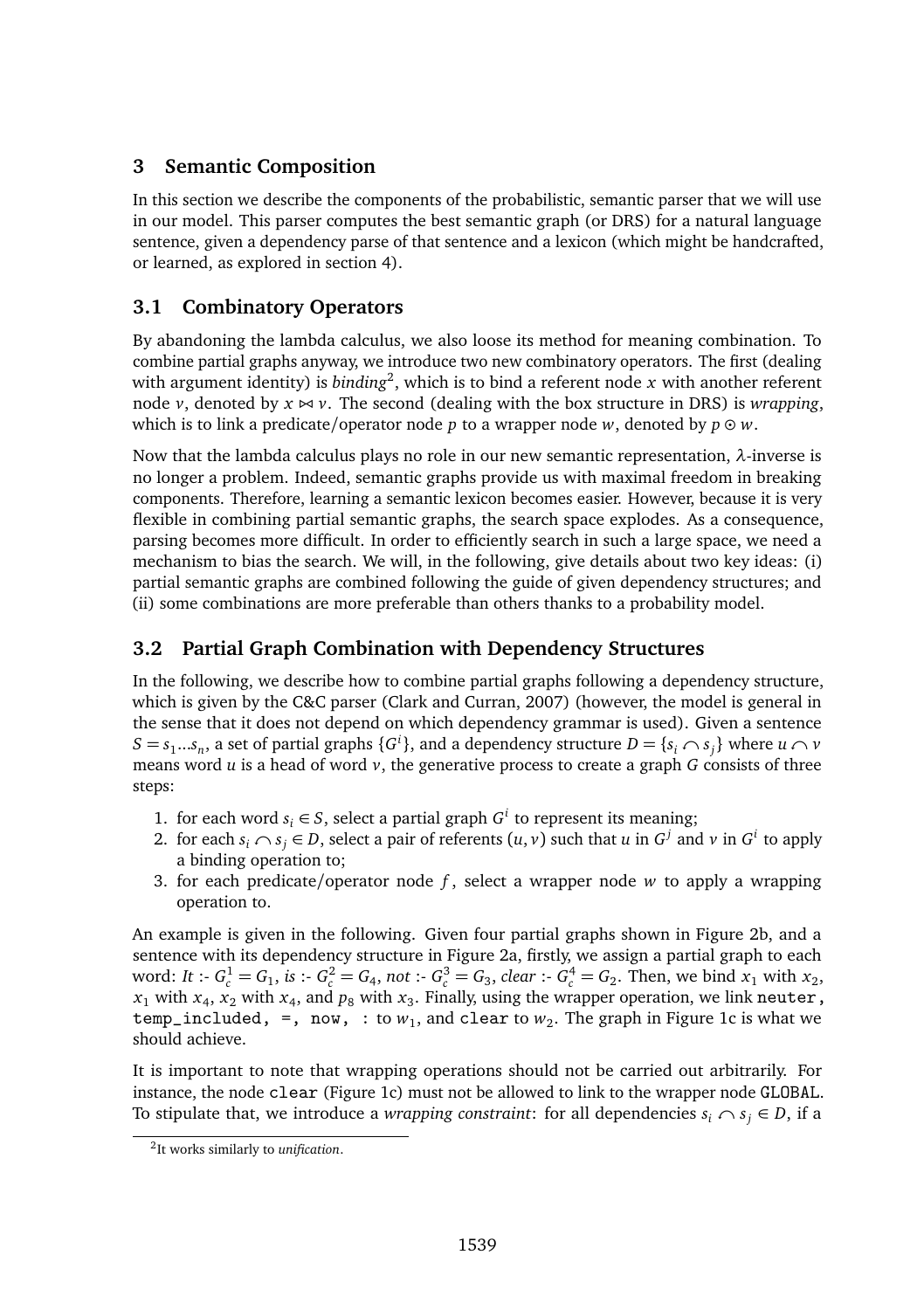

(a) Dependency structure. (b) Set of partial graphs. Figure 2: Dependency structure and set of partial graphs for the example in Section 3.2

referent node  $\nu$  in  $G^j$  binds with a referent node  $u$  in  $G^i$  then all the predicate/operator nodes in  $G^i$  linked from *u* must link to wrapper nodes which have access<sup>3</sup> to *v*. The constraint is based on the observation that in a C&C predicate-argument relation, the argument is always the one introducing referents.

Even with the dependency structure given, there are typically many choices to make among the possible partial graphs for each word, and possible binding or wrapping operations for each dependency. Computing the probabilities of all of these choices, and the most probable resulting semantic graph, is the task of the probability model.

### **3.3 Probability Model**

It is not clear

The parsing task is to find the most probable semantic graph *G* ∗ such that

$$
G^* = \underset{G}{\arg\max} Pr(G|S) = \underset{G}{\arg\max} \sum_{D} Pr(G|D,S)Pr(D|S)
$$
(1)

where the sum is taken over all dependency derivations *D* for a sentence *S*. Similar to the model given by Ge and Mooney (2009), we assume that the dependency parse we obtain from a third party parser (here C&C) is correct. That is, we assume that the probability distribution over dependency structure derivations given a sentence  $S$  densely locates at the derivation  $D_S$  yielded by the used syntactic dependency parser, i.e.  $Pr(D|S) = \delta(D = D_S)$  where  $\delta(.)$  is the Kronecker delta function. As a consequence, the parsing problem becomes: given a sentence *S* and a dependency structure *D*, find the best semantic graph  $G^*$  such that  $G^* = \arg \max_G Pr(G|S, D)$ .

Let  $G_c = \{G_c^1, ..., G_c^n\}$  be a set of assigned partial graphs,  $B = \{u \bowtie v\}$  be a set of binding operations, and  $W = \{f \hat{\Theta}_k o\}$  be a set of in-wrapper relations, then we denote  $G = (G_c, B, W)_{S, D}$ , which means *G* is yielded by applying *B*,*W* on *G<sup>c</sup>* following the dependency-structure *D*. We can now factorize *P r*(*G*|*S*, *D*) as follows:

$$
Pr(G|S,D) = Pr(G_c, B, W|S,D) = Pr(G_c|S,D)Pr(B|G_c, S, D)Pr(W|G_c, B, S, D)
$$
 (2)

Under some independence assumptions,

$$
Pr(G_c|S,D) = \prod_{i=1}^{n} Pr_l(G_c^i|S_i, POS(S_i),POS(Dep(S_i)))
$$
\n(3)

$$
Pr(B|G_c, S, D) = \prod_{u \bowtie v \in B} Pr_b(u \bowtie v|G_c(u), G_c(v), POS(s(u)), POS(s(v)))
$$
\n(4)

<sup>3</sup>Because a wrapper node corresponds to a box of a DRS, the definition of *accessibility* is also applicable in this case.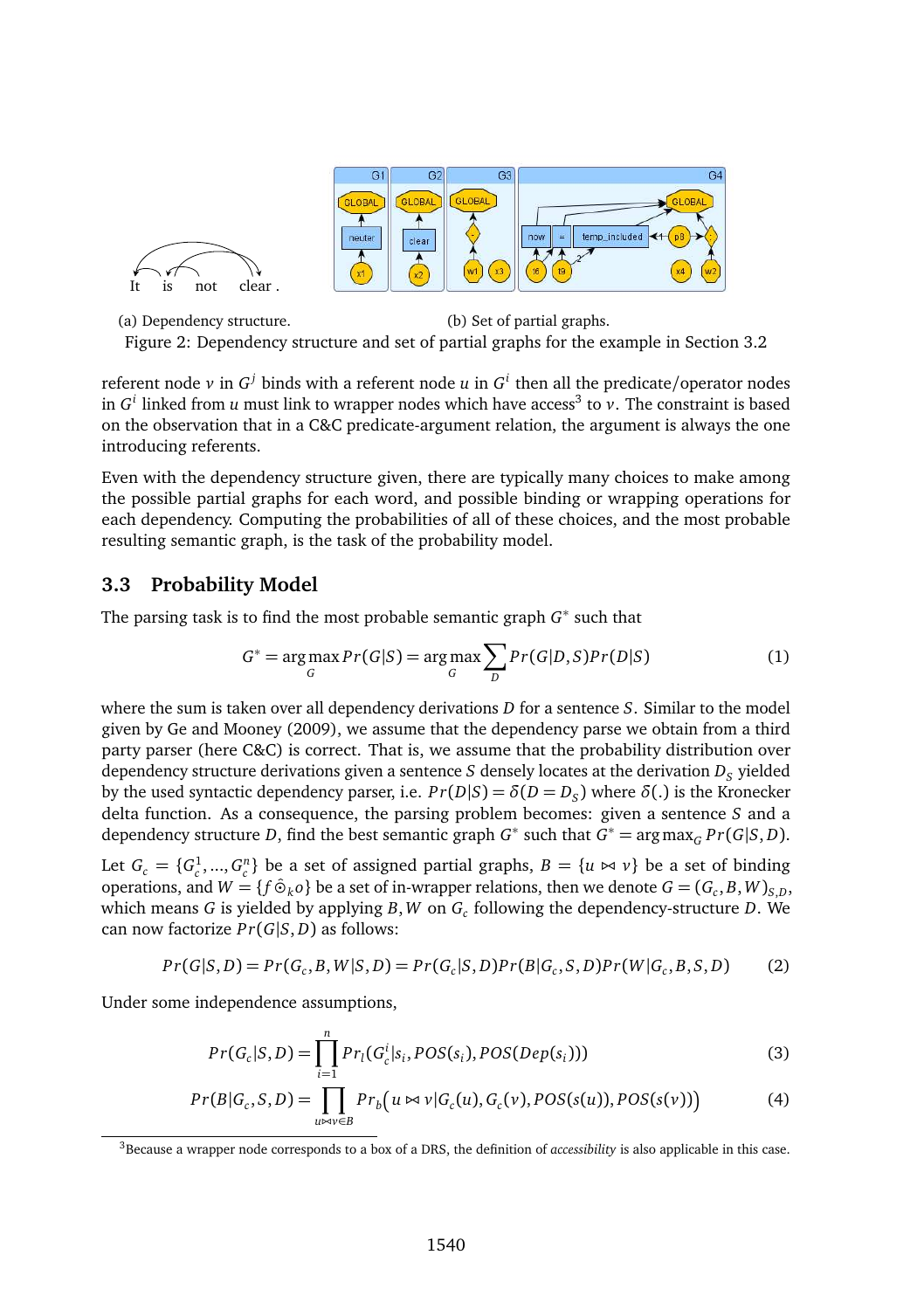where  $G<sub>c</sub>(x)$  is the partial graph containing node x and  $s(x)$  is the word of which the partial graph is  $G<sub>c</sub>(x)$ ; *POS*(.) is the function to get part-of-speech tags; and *Dep*(*s*) is the function to get the list of the dependents of *s*. For the third component of Equation 2,

$$
Pr(W|G_c, B, S, D) = Z \times \psi(W) \times \prod_{f \hat{\Theta}_k o \in W} Pr_w(f \hat{\Theta}_k o | G_c(f), G_c(o), POS(path(s(f), s(o)))) \tag{5}
$$

where Z is the normalizing factor.  $\psi(W)$  is the indicator function that returns 1 if W satisfies the wrapping constraint and 0 otherwise. We use the notation  $f \hat{\varphi}_k o$  for the in-wrapper relation<sup>4</sup> where there is a directed path from *f* to the *k*-th wrapper of the operator node *o* (i.e., *f* links to the *k*-th wrapper of an operator node *o*, or there is an operator node *o'* such that *f* links to one of *o*'s wrappers and  $o' \hat{\Theta}_k o$ . *f*  $\hat{\Theta}_0 o$  then means that there are no directed paths from *f* to *o* (e.g. in Figure 1c, clear  $\hat{\Theta}_1(\neg)$  and neuter  $\hat{\Theta}_0(\cdot)$ ). Finally,  $path(s_i, s_j)$  is the shortest path from *s<sup>i</sup>* to *s<sup>j</sup>* on the graph representing the dependency structure *D*. For instance,  $path(It, not) = It \uparrow is \uparrow not$  (Fig. 2a).

Given this probability model, we can use standard techniques for finding the best semantic graph<sup>5</sup> *G* ∗ , given a sentence *S* and its dependency structure *D*:

$$
G^* = \underset{G=(G_c,B,W)_{S,D}}{\arg \max} Pr(G_c|S,D)Pr(B|G_c,S,D)Pr(W|G_c,B,S,D)
$$
(6)

Solving this optimization problem required using beam search, integer linear programming and some additional heuristics, as detailed in the appendix.

#### **4 Learning**

In this section we describe how to obtain a lexicon of partial graphs and estimate the parameters which are used in the parsing model. The learning algorithm is presented with combinations of sentences, their dependency parses and their complete semantic graphs, i.e., with a set of triples (*S*, *D*,*G*).

Given a sentence *S* and its semantic graph *G*, we need to split *G* into partial graphs corresponding to individual words. It turns out that the task is similar to the word-to-word alignment problem in machine translation. Here, English is the source language, the set of all semantic graphs is the target language, and a "word" in the target language is a connected partial graph. Hence, our problem is *word-to-graph alignment*. In Figure 3 we give a more complicated example sentence and its dependency graph (where verbs are split up in stems and tags with tense/aspect information, as explained below). In Figure 4 we give an example of an alignment with a semantic graph for this sentence .

For each triple  $(S, D, G)$ , let *V* be the node set of *G*,  $V_F$  be the predicate/operator node set of *G*, an alignment *A* be a set of pairs  $(u, w)$  where  $u \in V$ , and  $s \in S$ . An alignment is feasible if all of the following constraints are satisfied

<sup>&</sup>lt;sup>4</sup>In the box representation of a DRS, *f* ⊙<sup>*k*</sup> *o* means the predicate/operator *f* locates in the *k*-th box of the operator *o* (directly or indirectly), and  $f \hat{\Theta}_0$  means  $f$  does not locate in any box of  $o$ .

<sup>5</sup>Are the resulting DRSs valid? Although we have not provided a formal proof, we are confident they are well-formed because of the following two reasons. First, the definition of 'link' ensures that elements of a DRS (referents, predicates, boxes, etc.) are in proper relationships (e.g. it is impossible that a predicate is an argument for another predicate). Second, the wrapping constraint guarantees that the accessibility constraint is not violated. A rigorous proof of this statement is part of our future work.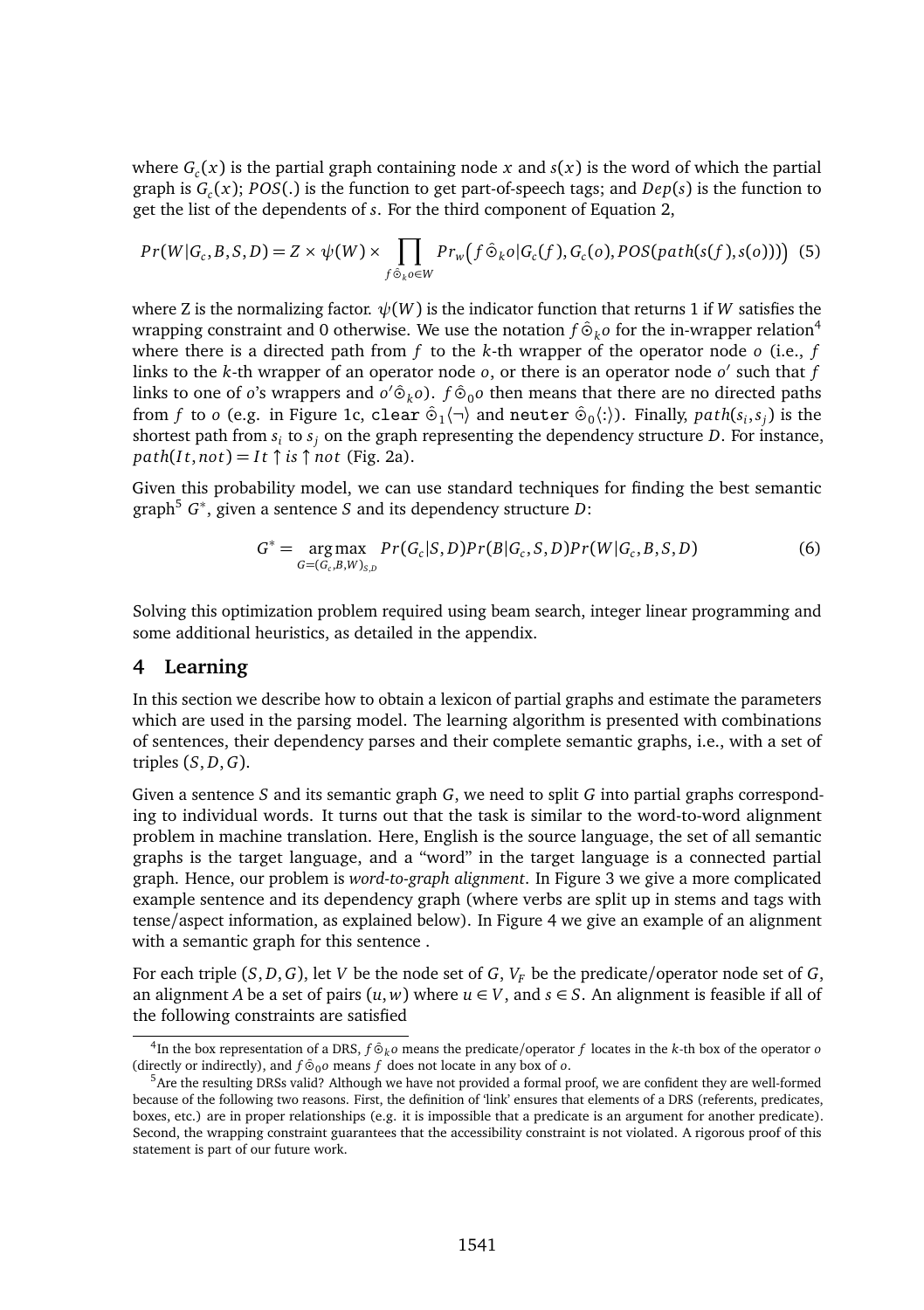

Figure 4: Semantic graph with the correct alignment for the sentence given in Figure 3.

- 1. for each *u* ∈ *V*, if *u* is a predicate or operator node, there is one and only one *s* ∈ *S* such that  $(u, s) \in A$ ; otherwise, for each predicate/operator node f that *u* links to, if  $(f, s) \in A$ , then  $(u, s) \in A$ ;
- 2. for each  $s \in S$ , let  $V_A^A$  be the set of nodes associated with word  $s$ ,  $V_s^A$  must be connected *s* on *G* regardless of direction;
- 3. for each  $s \cap s' \in D$ , there are  $u' \in V_{s'}$  and  $u \in V_s$  such that  $u'$  is a predicate node. If *u* is a predicate node, there is a referent node *x* linking to both *u*, *u* ′ ; else if *u* is an operator node, there is a wrapper node *w* linking to *u* such that *u* ′ links to *w*.

Let Λ(*S*, *D*,*G*) be the set of all feasible alignments. The alignment phase is given as follows. First, a word-to-word alignment application<sup>6</sup> is used to estimate the probabilities  $Pr(\text{node}| \text{word})$ . Then, for each triple  $(S, D, G)$ , the best alignment  $A^*$  is defined as<sup>7</sup>

$$
A^* = \underset{A \in \Lambda(S, D, G)}{\arg \max} Pr(V_F | S = s_1...s_n, A)
$$
\n<sup>(7)</sup>

where

$$
Pr(V_F|S=s_1...s_n,A) \propto \prod_{s\in S} Pr(V_F \cap V_s^A|s) \propto \prod_{s\in S} \left( Pr_n(|V_F \cap V_s^A||s) \prod_{f \in V_F \cap V_s^A} Pr_f(f|s) \right) \tag{8}
$$

Considering solving Equation 7 as searching an *A* in the alignment space to minimize the objective function  $g(A) = -\log (Pr(V_F^A|S^A, A))$ , we use the **A**-star algorithm with the future cost

 $6$ We used GIZA++ (Och and Ney, 2003) with the default parameters.

<sup>&</sup>lt;sup>7</sup> Note that we use only  $V_F$ , the set of predicate and operator nodes, because the other types of nodes are determined by them.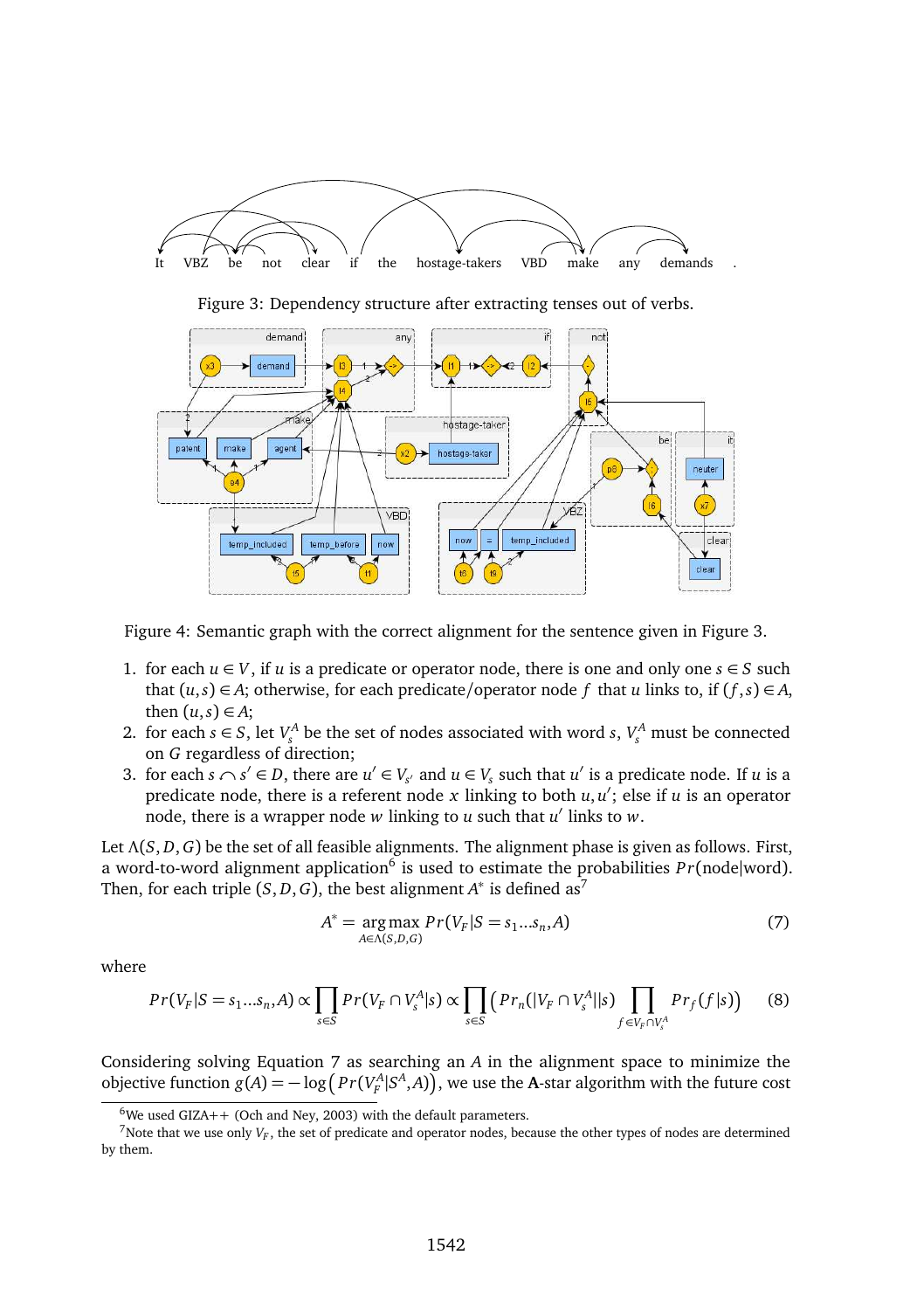| Level          | $Pr_i(G )$                                                              |  |  |
|----------------|-------------------------------------------------------------------------|--|--|
| 1              | $Pr1(G s, POS(s),POS(Dep(s)))$                                          |  |  |
| 2              | Pr <sub>1</sub> (G s, POS(s))                                           |  |  |
| Level          | $Prh(u \bowtie v )$                                                     |  |  |
| 1              | $Pr_b(u \bowtie v   G(u), G(v), POS(s(u)),POS(s(v)))$                   |  |  |
| 2              | $Pr_b(u \bowtie v   G(u), G(v))$                                        |  |  |
| 3              | $U_{u,v}(u \bowtie v G(u), G(v))$                                       |  |  |
| Level          | $Pr_w(f \hat{\Theta}_k o   )$                                           |  |  |
| 1              | $Pr_w(f \hat{\circ}_k o   G(f), G(o), \overline{POS(path(s(o), s(v))))$ |  |  |
| $\overline{2}$ | $Pr_w(f \hat{\circ}_k o   \overline{G(f), G(o), POS(s(u)),POS(s(v)))$   |  |  |
| 3              | $U_k(f \hat{\Theta}_k o   \overline{G(f)}, G(o), POS(s(u)), POS(s(v)))$ |  |  |

Table 1: Multilevel back-off for the parameter estimation.  $U_{\mu\nu}(u \bowtie \nu | G(u), G(\nu))$  and  $U_k(f \hat{\phi}_k o | G(f), G(o), POS(s(u)), POS(s(v)))$  are respectively the uniform distributions over *,*  $*v*$  *and over*  $*k*$ *.* 

function  $h(A) = \min_{A'} \{-\log \left( Pr(V_F \setminus V_F^A | S \setminus S^A, A') \right) \}$ , where  $V_F^A = \{u | \exists s, (u, s) \in A \} \cap V_F$  and  $S^A = \{s | \exists u, (u, s) \in A\}$ . It is worth noting that, because the future cost is smaller than the real cost, the optimal solution (if it exists) is guaranteed to be found.

When a lexicon of partial graphs is obtained, the parameters which are used in the parsing model are estimated via relative frequencies. To avoid the problem of sparse data, two techniques are used (see Jurafsky and Martin, 2009, Section 4.5 and Section 4.7): (i) Good-Turing technique, and (ii) multilevel back-off which is shown in Table 1.

**Implementation** The word-to-graph alignment method has a drawback: large partial graphs are not preferred because the probabilities of some nodes in a large partial graph given the best matched word tend to be small. Unfortunately, verbs with tenses have complex DRSs, which lead to large partial graphs (e.g. *G*<sup>4</sup> in Figure 2b represents the meaning of the verb *is*). To avoid this phenomenon, tense/aspect information is extracted from verbs (e.g. Figure 3).

We apply some heuristics to make the word-to-graph alignment more efficient. Operator nodes are only allowed to align to functional words (e.g. *be, will, could*), and predicate nodes related to tenses (e.g. temp\_included, temp\_before) are only allowed to align to tense words (e.g. *VBZ, VBN*). Because the **A**-star algorithm will search the whole solution space in the worst case, the alignment process spends a lot of time on difficult sentences. Therefore, sentences with lengths larger than *MAX*\_*LEN GT H* are ignored and the time for processing a sentence is not allowed to exceed  $MAX\_TIME^8$ .

### **5 Experimental Results**

In this section, we will show experimental results on the two corpora: Groningen Meaning Bank (GMB), an open-domain corpus, and Geoquery, a popular domain-dependent corpus.

## **5.1 Groningen Meaning Bank**

The Groningen Meaning Bank (GMB) corpus (Basile et al., 2012) has been developed at the University of Groningen for the tasks related to deep semantic representation. The current version 1.1 contains 2000 documents with 9418 sentences from many public sources: Voice of America, fables, CIA World Factbook, and MASC Full. Each sentence is annotated with

<sup>8</sup> In our experiments, we set *MAX*\_*LEN GT H* = 25, *MAX*\_*T I M E* = 5*sec*.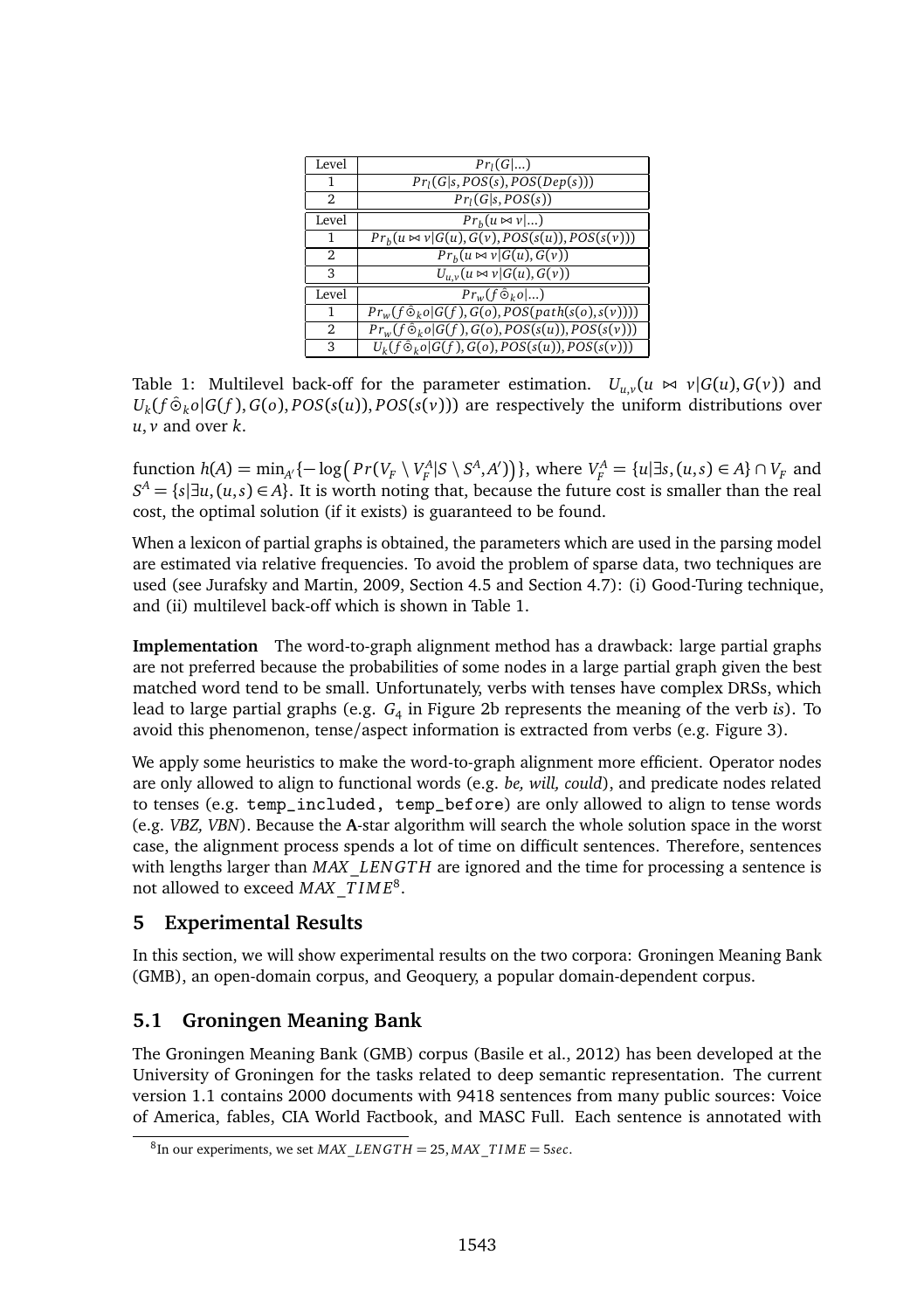

Figure 5: Recall, precision, and f-score curves comparing the four parsers on GMB.

a CCG parse tree with a Partial DRS at each tree node representing the meaning of the corresponding constituent. Although GMB covers many linguistic phenomena, such as anaphora and presupposition, we leave them aside. For instance, DeSCoG does not resolve anaphora whereas it resolves presuppositions by local accommodation.

**Evaluation Method** Our evaluation method is similar to the one introduced by Allen et al. (2008), which is based on partial credit assignment. Let *G* and *T* be semantic graphs for a gold-standard DRS and a test DRS respectively. Given an one-to-one alignment between *G*'s nodes and *T*'s nodes such that it results their maximum common subgraph, then

- a predicate node *p* in *T* is counted if it and all referent nodes linking to it are aligned,
- an operator node *o* in *T* is counted if it and all wrapper and referent nodes linking to it are aligned,
- count one for a predicate/operator node *f* in *T* if the wrapper node linked from *f* is aligned and the operator node that it links to is counted and *f* itself is also counted.

Intuitively, the last counting assigns credit to a component in the test DRS if its position is correct w.r.t the gold-standard DRS. Let  $\Omega(G, T)$  be the number of counts, then recall =  $\frac{\Omega(G, T)}{\Omega(G, G)}$ ,  $\text{precision} = \frac{\Omega(G,T)}{\Omega(T,T)}$ , and  $\text{f-score} = \frac{2\Omega(G,T)}{\Omega(G,G)+\Omega(T,T)}$ .

**Settings** We split GMB into two parts: 7642 examples in the sections from 0 to 79 for training (GMB.0-79), and the rest, 1776 examples, for testing (GMB.80-99). Because DeSCoG, to our knowledge, is the first working on this corpus, we created the following three parsers for the comparison purpose. **FulSuP** (Fully Supervised Parser) is a probabilistic semantic parser using the supervised semantic lexicon directly extracted from the GMB and some manually created semantic combinatory rules. This parser is actually a probabilistic interpretation of Boxer, the core builder of GMB. **DeSCoG+** is DeSCoG with the help from an "oracle" for the alignment process: the information about which predicate/operator nodes' labels are aligned with which words is known beforehand thanks to the semantic lexicon given by GMB. **DeSCoG[ran]** (baseline) is DeSCoG with random parameters. It is important to point out that the four parsers use different forms of supervision. FulSuP, as its name recalls, uses most supervision form; DeSCoG+ needs a set of (sentence, MRs) pairs and an oracle for training. DeSCoG and DeSCoG[ran] learn from only (*S*, *D*,*G*) triples.

**Results** Figure 5 shows the performance of DeSCoG compared to the other three parsers. The results clearly reflect the advantage of using the given semantic lexicon for training in FulSuP and DeSCoG+. The fact that FulSuP achieves the best performance (f-score 92.1% with the full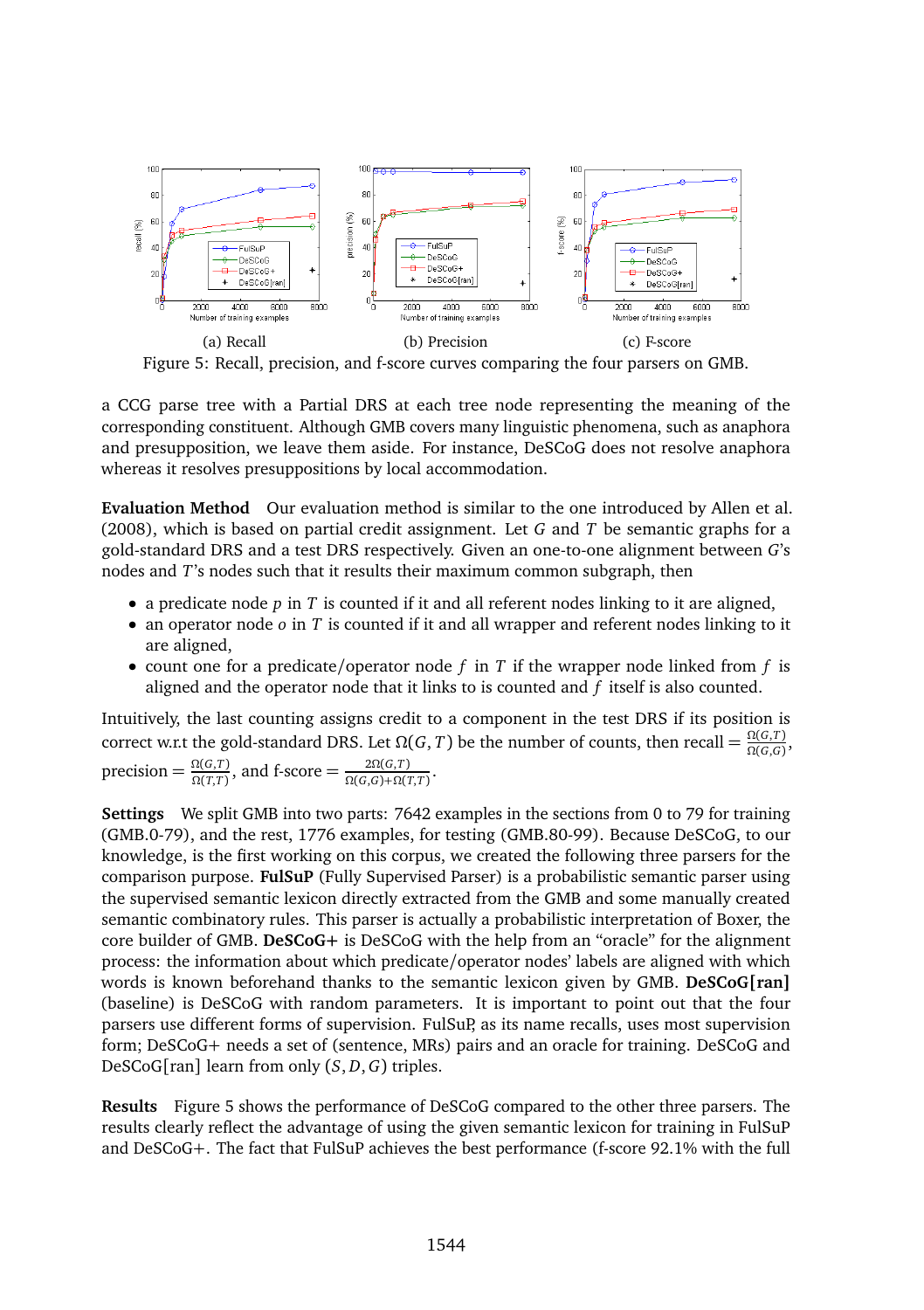training dataset) is not surprising at all because its model is a probabilistic interpretation of the Boxer's model, which is the core builder of GMB. At the other end, DeSCoG[ran] performs remarkably poorly with an f-score of 16.3%. The result discloses the effectiveness of the parameter estimation, which helps DeSCoG gain the f-score 63.1%, which is significantly better than DeSCoG[ran].

DeSCoG+ performs better than DeSCoG. An interesting point here is that the distance between their performances is proportional to the training data size. This suggests that the alignment process of DeSCoG insufficiently exploited new structures in the added data. This suspicion is supported by the recall curve of DeSCoG: the recall is nearly unchanged after the training data size reaches 5000. DeSCoG+, on the other hand, overcomes this obstacle thanks to the help of the oracle.

#### **Analysing the Alignment Phase**

As discussed above, the quality of the alignment process strongly affects the final performance of DeSCoG. Therefore, in this section, we will look into it in some more details. First of all, because sentences longer than *MAX*\_*LEN GT H* = 25 are ignored and the time for processing one sentence is not allowed to exceed *MAX*\_*T I M E* = 5*sec*, it is clear that not all the sentences and their semantic graphs in the training dataset are successfully aligned. We found that, for the GMB.0-79, the alignment phase succeeded 5725 times, which is 74.9%.

To see when the alignment phase is wrong, let's consider an alignment result. Figure 3, 4 show the dependency structure and the semantic graph with the correct alignment for the sentence *It is not clear if the hostage-takers made any demands*. The alignment algorithm correctly aligned all of the words except *any* and *if* (Figure 6). Because  $Pr(\rightarrow |a n v) = 0.69 > Pr(\rightarrow |f f) = 0.48$ . both the operator node →'s were aligned with the word *any*, and, consequently, no nodes were with the word *if*.

Theoretically, incorrect alignments could be tolerated thanks to the probability model presented in Section 3.3. For instance, if *any* and *if* do not appear together so frequently, the above fault will not have a strong effect. That is why DeSCoG+ does not perform significantly better than DeSCoG. However, the fact that the recall of DeSCoG is nearly unchanged when the training data size is over 5000 suggests that there are some structures that the alignment phase missed even when more training data were used.

## **5.2 Geoquery**

Geoquery is a corpus which is used in the Geoquery domain, a natural language interface to a U.S geography database (Zelle and Mooney, 1996). The database contains 800 facts (e.g. names, areas, and populations), which are represented as Prolog assertions. The corpus is a collection of 880 English queries and their manually annotated MRs in a first-order Prolog language augmented with meta-predicates and Functional Query Language (FUNQL).

Although our purpose is learning open-domain semantic parsing, we found two reasons to test DeSCoG on Geoquery. First, because there are many existing semantic parsers working on this corpus, the comparison is more reliable than the previous. Second, because of many differences between Geoquery and GMB, we want to investigate the flexibility of DeSCoG. In our experiments, 10-fold cross validation was used. A test MR is correct if it and the gold-standard MR receive the same answer. Let  $n_c$ ,  $n_D$ ,  $n_p$  be respectively the number of correct MRs, the test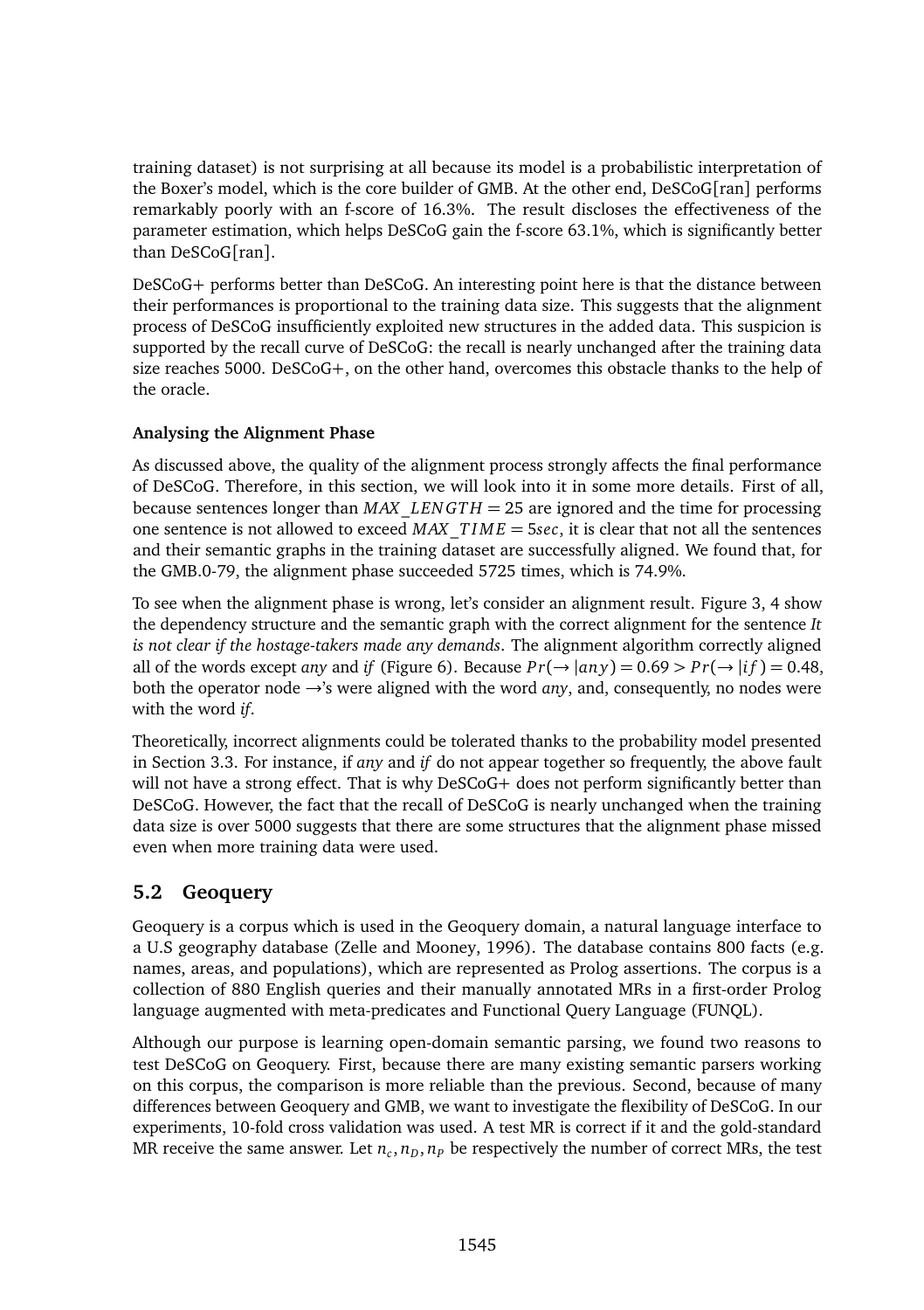

Figure 6: The alignment phase correctly aligned all the words except *any* and *if*. The correct one is given in Figure 4.



(a) Dependency structure. (b) Semantic graph.

Figure 7: Dependency structure and semantic graph for the query *which rivers do not run through Texas ?*, which has the MR

answer(A,(river(A),not((traverse(A,B),const(B,stateid(Texas)))))).

data size, and the number of completed MRs, then  $recall = n_c/n_D$ ,  $precision = n_c/n_P$ , and *f score* =  $2n_c/(n_p + n_p)$ .

We made the following changes in DeSCoG. Firstly, semantic graphs are now for representing Prolog-based first-order forms. This is easily done by using operator nodes to represent metapredicates such as answer and largest (see Figure 7). Secondly, the Stanford parser<sup>9</sup> (De Marneffe et al., 2006) was used to syntactically parse English sentences, because it better deals with questions. Finally, the wrapping constraint was removed.

DeSCoG was compared with the following alternatives: SCISSOR (Ge and Mooney, 2005), an integrated syntactic-semantic parser; KRISP (Kate and Mooney, 2006), a SVM-based parser using string kernels; WASP (Wong and Mooney, 2006) and *λ*-WASP (Wong, 2007), two parsers based on synchronous grammars; Z&C05<sup>10</sup> (Zettlemoyer and Collins, 2005), a parser using structural learning with CCG grammars; and SYN0 (Ge and Mooney, 2009), a parser using an existing syntactic parser. Among those systems, SYN0 is the closest to DeSCoG: both of them use existing syntactic parsers and a Prolog-based first-order language as their MR languages. Table 2 shows the experimental results.

<sup>9</sup>http://nlp.stanford.edu/software/corenlp.shtml

 $10$ The results were reported on 600 training examples and 280 testing examples.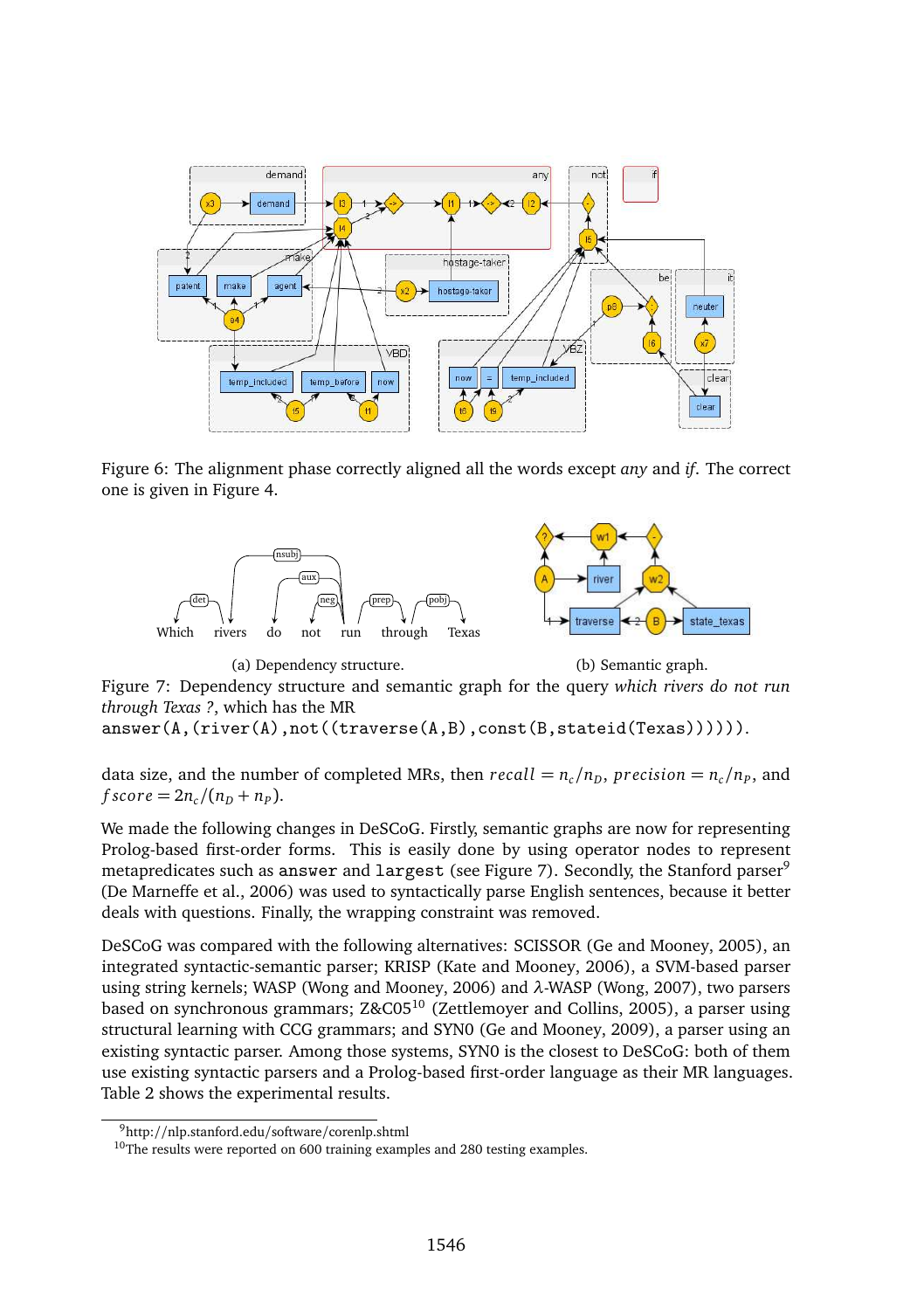|                   | Recall | Precision | Fscore |
|-------------------|--------|-----------|--------|
| DeSCoG            | 74.89  | 87.40     | 80.66  |
| SYN <sub>0</sub>  | 78.98  | 81.76     | 80.35  |
| λWAS <sub>P</sub> | 86.59  | 91.95     | 89.19  |
| Z&C05             | 79.29  | 96.25     | 86.95  |
| <b>SCISSOR</b>    | 72.3   | 91.5      | 80.77  |
| WASP              | 74.8   | 87.2      | 80.5   |
| <b>KRISP</b>      | 71.7   | 93.3      | 81.1   |

Table 2: The results for DeSCoG and the alternatives on the Geoquery corpus.



Figure 8: A sentence with its incorrect syntactic parse.

The results show that DeSCoG performs equivalently to SYN0, SCISSOR, WASP, and KRISP, but worse than *λ*WASP and Z&C05. According to Wong (2007), SCISSOR, WASP, and KRISP perform worse than *λ*WASP and Z&C05 because they use a different MR language, FUNQL. However, because FUNQL is variable-free, it is clear that those parsers cannot be widely used (e.g. they are not able to work on GMB). DeSCoG, on the other hand, is flexible. Although it was mainly designed for GMB (i.e. using a DRS language, the C&C parser), it achieved equal performance with many other parsers.

As mentioned above, DeSCoG and SYN0 use existing syntactic parsers and the same MR language with *λ*WASP. So why do they perform worse than *λ*WASP and Z&C05? Firstly, syntactic parsers are not really helpful when sentences are short. This is because sentence structures could be easily learned just from (sentence, MR) pairs in this case (Ge, 2010). Secondly, incorrect syntactic parses could lead to incorrect (or incomplete) MRs. For example, with the incorrect syntactic parse shown in Figure 8, it is very difficult to build the correct MR answer( $A$ , (state( $B$ ), next\_to( $A$ , $B$ ), const( $B$ , stateid(arizona)) because one of the two words *state* and *Arizona* has to receive the meaning next\_to(A,B), which is very unlikely. On the other hand, parsers which learn parsing syntax and semantics simultaneously could easily overcome this problem when they recognize that the word *border* should be a head of two dependents. This is thanks to the high frequency of the appearance of the structure *A border B* in the Geoquery corpus, and that the word *border* likely matches the meaning *next\_to(A,B)*.

### **Conclusion**

This paper introduced a new learning approach, DeSCoG, mainly for open-domain semantic parsing. Our approach, on the one hand, is different from others which use lambda calculus. In those approaches, learning semantic lexicon requires huge effort because they face the *λ*-inverse problem. In our approach, this problem is avoided thanks to the usage of semantic graphs, which provides maximal freedom for breaking and combining MRs. In order to bias the search in a very large parse space, we used the prior knowledge of syntax encoded in dependency structures and a probability model. The former provides a skeleton for semantic composition whereas the latter tells the parser which combinations are more preferable.

On the other hand, DeSCoG has common points with some approaches. First, the idea of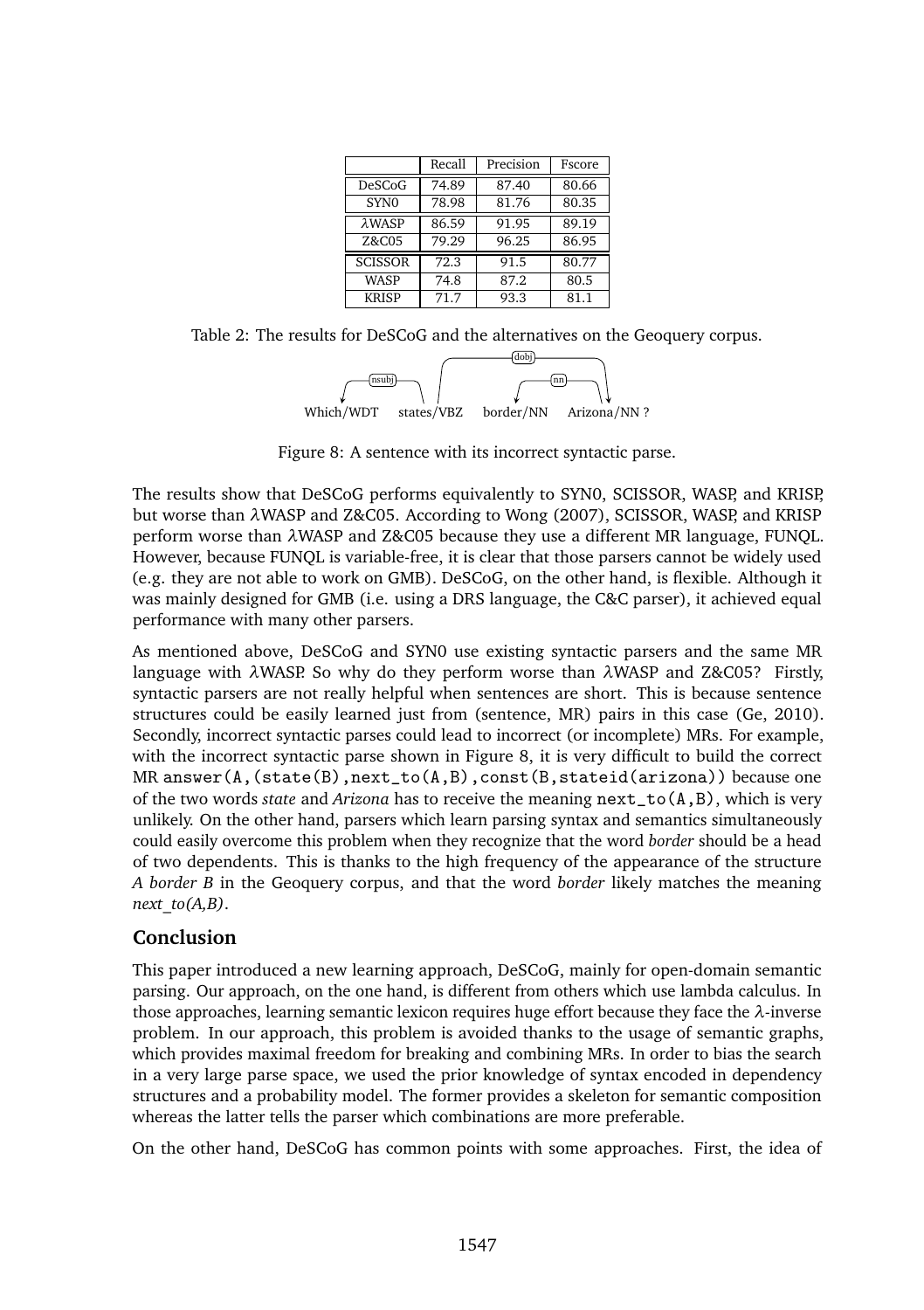flexible semantic composition is also proposed by Clarke et al. (2010); Liang et al. (2011) where lambda forms and semantic composition rules are removed. Second, the use of existing syntactic parsers in DeSCoG is inspired by Ge and Mooney (2009). Finally, UPS (Poon and Domingos, 2009), Alshawi et al. (2011), and DeSCoG use dependency structures as the prior knowledge of syntax for semantic composition.

We tested DeSCoG on the two corpora, GMB for open-domain semantic parsing and Geoquery for domain-dependent semantic parsing. DeSCoG achieved the f-score 63.1% on GMB. The fact that this f-score is significantly higher than the f-score of the random parser (16.3%) reflects that our proposed parsing model works for open-domain semantic parsing. Moreover, DeSCoG performed on Geoquery equally to many existing parsers: SYN0, SCISSOR, WASP, and KRISP.

# **Appendix: Search heuristics**

We will describe a method for finding the best semantic graph *G* ∗ in Equation 6 given a sentence *S* and its dependency structure *D*. The problem is indeed searching within an enormous semantic graph space. The search is biased by the dependency structure *D* and the probability model given above. Here, we use the beam search strategy to cut off branches which could lead to solutions with low probabilities. To reduce the total complexity, we divide the search into two stages. First, the search, with the goal to maximize  $Pr(G_c|S, D)Pr(B|G_c, S, D)$ , will output a list of *N*-best (*G<sup>c</sup>* , *B*)'s. Then, the search will look for the best *W* for each of those *N*-best (*G<sup>c</sup>* , *B*)'s.

**Stage 1** The goal of this stage is to find *N*-best (*G<sup>c</sup>* , *B*)'s. The search processes one word at a time with the order: (i) from left to right, and (ii) all the dependents of the word were already processed. And, each word is processed only one time (i.e. no backtracking required). For example, given the sentence in Figure 2a, *It* is processed first, then *clear* and *is*; *not* is processed last. When processing a word (e.g. *is*), the search will considers all the candidate partial graphs for the meaning of this word, then use the binding operator to combine them with the available parses yielded after processing the prior words (*it, clear*). When there are no words left, it will remove all but *N*-best candidates with the highest  $Pr(G_c|S,D)Pr(B|G_c,S,D)$ .

**Stage 2** After finding the set of *N*-best (*G<sup>c</sup>* , *B*)'s, the search will look for the most probable  $W^*$  for each  $(G_c, B)$ , i.e. solve  $W^* = \arg \max_W Pr_w(W|G_c, B, S, D)$  where  $Pr_w(W|G_c, B, S, D)$  is given by Equation 5. Because the normalizing factor *Z* is the same for given *G<sup>c</sup>* , *B*, the task is to maximize the third component under the wrapping constraint, which is encoded in  $\psi(W)$ . It is worth noting that this is indeed a linear optimization problem where the logarithm of the third component, i.e.  $\sum_{f \hat{\circ}_k o \in W} \log Pr_w(f \hat{\circ}_k o | G_c(f), G_c(o), POS(path(s(f), s(o))))$ , is the objective function. Therefore, we solve it by making use of Integer Linear Programming $^{11}$ . In order to calculate *Z* for each *G<sup>c</sup>* , *B*, we need to take the sum over all feasible *W*'s, which is intractable. Therefore, *Z* is approximated on *M*-best *W*'s  $Z \cong \left(\sum_{i=1}^{M} e^{F(W_i)}\right)^{-1}$ . Together, this give us a set of triples (*G<sup>c</sup>* , *B*,*W*) with their probabilities.

## **Acknowledgments**

We thank Remko Scha for valuable discussions and three anonymous reviewers for helpful comments.

<sup>11</sup>Gurobi solver is used. http://www.gurobi.com/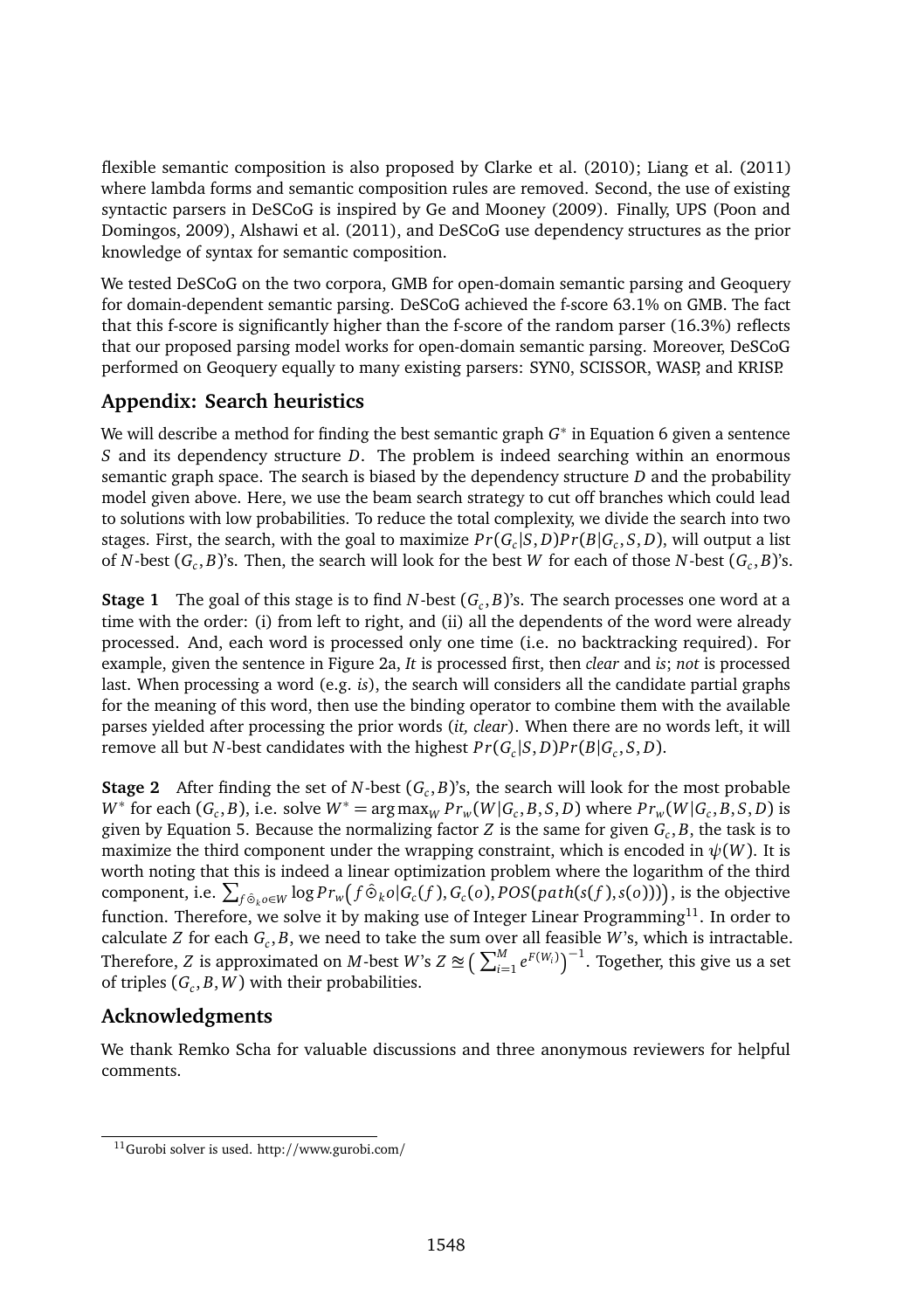## **References**

Allen, J., Swift, M., and de Beaumont, W. (2008). Deep semantic analysis of text. In *Symposium on Semantics in Systems for Text Processing (STEP)*, volume 2008.

Alshawi, H., Chang, P. C., and Ringgaard, M. (2011). Deterministic statistical mapping of sentences to underspecified semantics. *Proceedings of the Ninth IWCS*, pages 15–24.

Baral, C., Dzifcak, J., Gonzalez, M. A., and Zhou, J. (2011). Using inverse lambda and generalization to translate english to formal languages. *Arxiv preprint arXiv:1108.3843*.

Basile, V., Bos, J., Evang, K., and Venhuizen, N. (2012). Developing a large semantically annotated corpus. In *Proceedings of the Eighth International Conference on Language Resources and Evaluation (LREC'12).*

Blackburn, P. and Bos, J. (2000). Working with discourse representation theory: An advanced course in computational semantics. *Draft available at www. comsem. org*.

Bos, J. (2005). Towards wide-coverage semantic interpretation. In *Proceedings of Sixth International Workshop on Computational Semantics IWCS*, volume 6, pages 42–53.

Bos, J. (2008). Wide-coverage semantic analysis with boxer. In *Semantics in Text Processing. STEP 2008 Conference Proceedings*, volume 1, pages 277–286.

Bos, J. (2009). Towards a large-scale formal semantic lexicon for text processing. In *Proceedings of the Biennal GSCL Conference From Form to Meaning: Processing Texts Automatically*, pages 3–14.

Bos, J. (2011). A survey of computational semantics: Representation, inference and knowledge in wide-coverage text understanding. *Language and Linguistics Compass*, 5(6):336–366.

Chen, M., Dorer, K., Foroughi, E., Heintz, F., Huang, Z., Kapetanakis, S., Kostiadis, K., Kummeneje, J., Murray, J., Noda, I., Obst, O., Riley, P., Steffens, T., Wang, Y., and Yin, X. (2003). *Users Manual: RoboCup Soccer Server — for Soccer Server Version 7.07 and Later*. The RoboCup Federation.

Clark, S. and Curran, J. (2007). Wide-coverage efficient statistical parsing with CCG and log-linear models. *Computational Linguistics*, 33(4):493–552.

Clarke, J., Goldwasser, D., Chang, M., and Roth, D. (2010). Driving semantic parsing from the world's response. In *Proceedings of the Fourteenth Conference on Computational Natural Language Learning*, pages 18–27.

Covington, M. A. (2001). A fundamental algorithm for dependency parsing. In *Proceedings of the 39th annual ACM southeast conference*, pages 95–102.

De Marneffe, M., MacCartney, B., and Manning, C. (2006). Generating typed dependency parses from phrase structure parses. In *Proceedings of LREC*, volume 6, pages 449–454.

Ge, R. (2010). Learning for semantic parsing using statistical syntactic parsing techniques. Technical report, DTIC Document.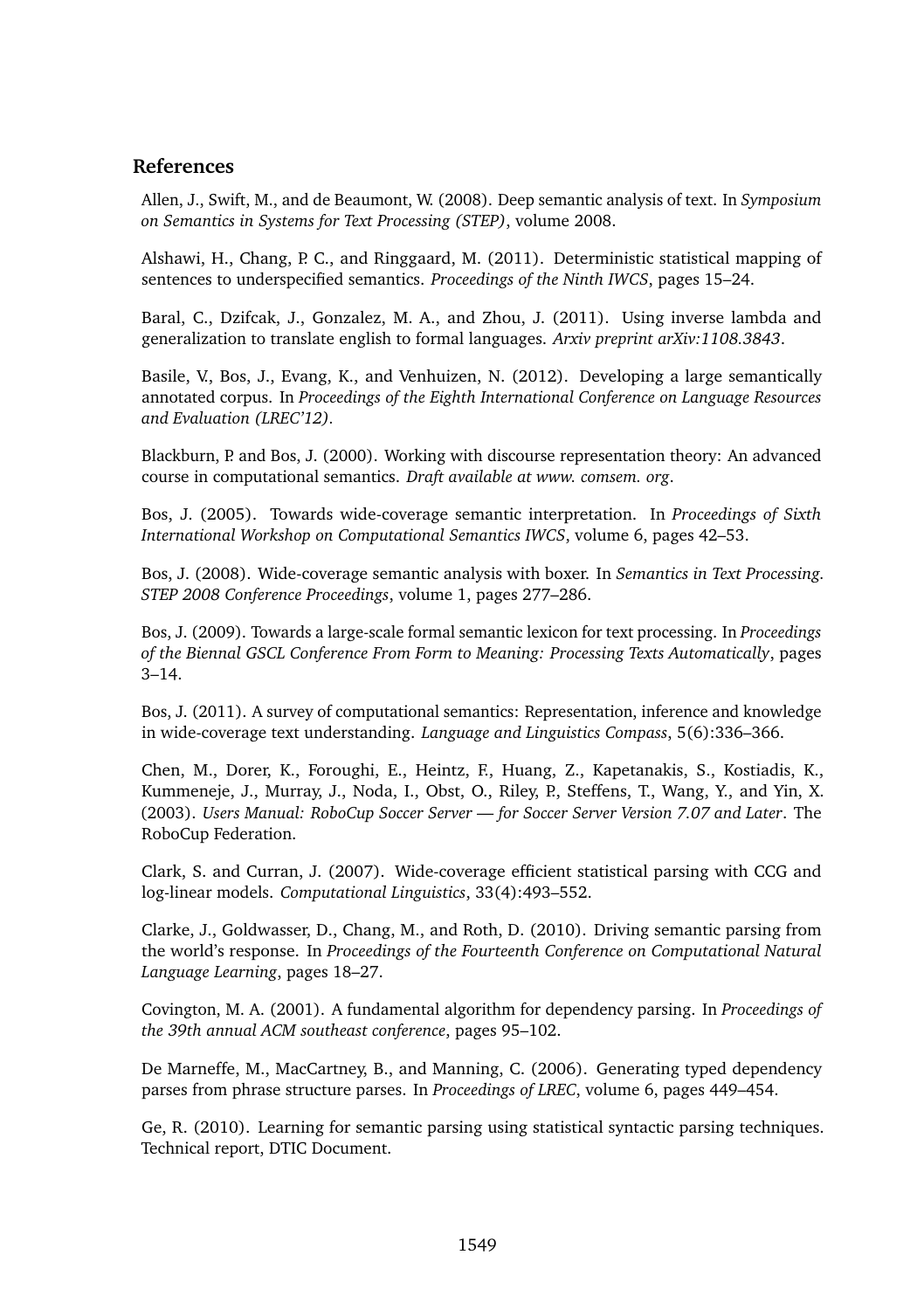Ge, R. and Mooney, R. (2009). Learning a compositional semantic parser using an existing syntactic parser. In *Proceedings of the Joint Conference of the 47th Annual Meeting of the ACL and the 4th International Joint Conference on Natural Language Processing of the AFNLP: Volume 2-Volume 2*, pages 611–619.

Ge, R. and Mooney, R. J. (2005). A statistical semantic parser that integrates syntax and semantics. In *Proceedings of the Ninth Conference on Computational Natural Language Learning*, pages 9–16.

Geurts, B. and Beaver, D. I. (2011). Discourse representation theory. In Zalta, E. N., editor, *The Stanford Encyclopedia of Philosophy*. Fall 2011 edition.

Goldwasser, D., Reichart, R., Clarke, J., and Roth, D. (2011). Confidence driven unsupervised semantic parsing. In *Proc. of the Meeting of Association for Computational Linguistics (ACL), Portland, OR, USA*.

Jurafsky, D. and Martin, J. H. (2009). *Speech and Language Processing: An Introduction to Natural Language Processing, Computational Linguistics, and Speech Recognition*. Pearson Prentice Hall.

Kamp, H. (1981). A theory of truth and semantic representation. *Formal Semantics*, pages 189–222.

Kate, R. and Mooney, R. (2006). Using string-kernels for learning semantic parsers. In *Proceedings of the 21st International Conference on Computational Linguistics and the 44th annual meeting of the Association for Computational Linguistics*, pages 913–920.

Koehn, P., Hoang, H., Birch, A., Callison-Burch, C., Federico, M., Bertoldi, N., Cowan, B., Shen, W., Moran, C., Zens, R., Dyer, C., Bojar, O., Constantin, A., and Herbst, E. (2007). Moses: open source toolkit for statistical machine translation. In *Proceedings of the 45th Annual Meeting of the ACL on Interactive Poster and Demonstration Sessions*, ACL '07, pages 177–180, Stroudsburg, PA, USA. Association for Computational Linguistics.

Kwiatkowski, T., Zettlemoyer, L., Goldwater, S., and Steedman, M. (2010). Inducing probabilistic CCG grammars from logical form with higher-order unification. In *Proceedings of the 2010 Conference on Empirical Methods in Natural Language Processing*, pages 1223–1233.

Kwiatkowski, T., Zettlemoyer, L., Goldwater, S., and Steedman, M. (2011). Lexical generalization in CCG grammar induction for semantic parsing. In *Empirical Methods in Natural Language Processing (EMNLP)*.

Liang, P., Jordan, M., and Klein, D. (2011). Learning dependency-based compositional semantics. In *Proceedings of the 49th Annual Meeting of the Association for Computational Linguistics: Human Language Technologies-Volume 1*, pages 590–599. Association for Computational Linguistics.

Montague, R. (1970). Universal grammar. *Theoria*, 36(3):373–398.

Mylonakis, M. and Sima'an, K. (2011). Learning hierarchical translation structure with linguistic annotations. In *Proceedings of the 49th Annual Meeting of the Association for Computational Linguistics: Human Language Technologies*, pages 642–652, Portland, Oregon, USA. Association for Computational Linguistics.